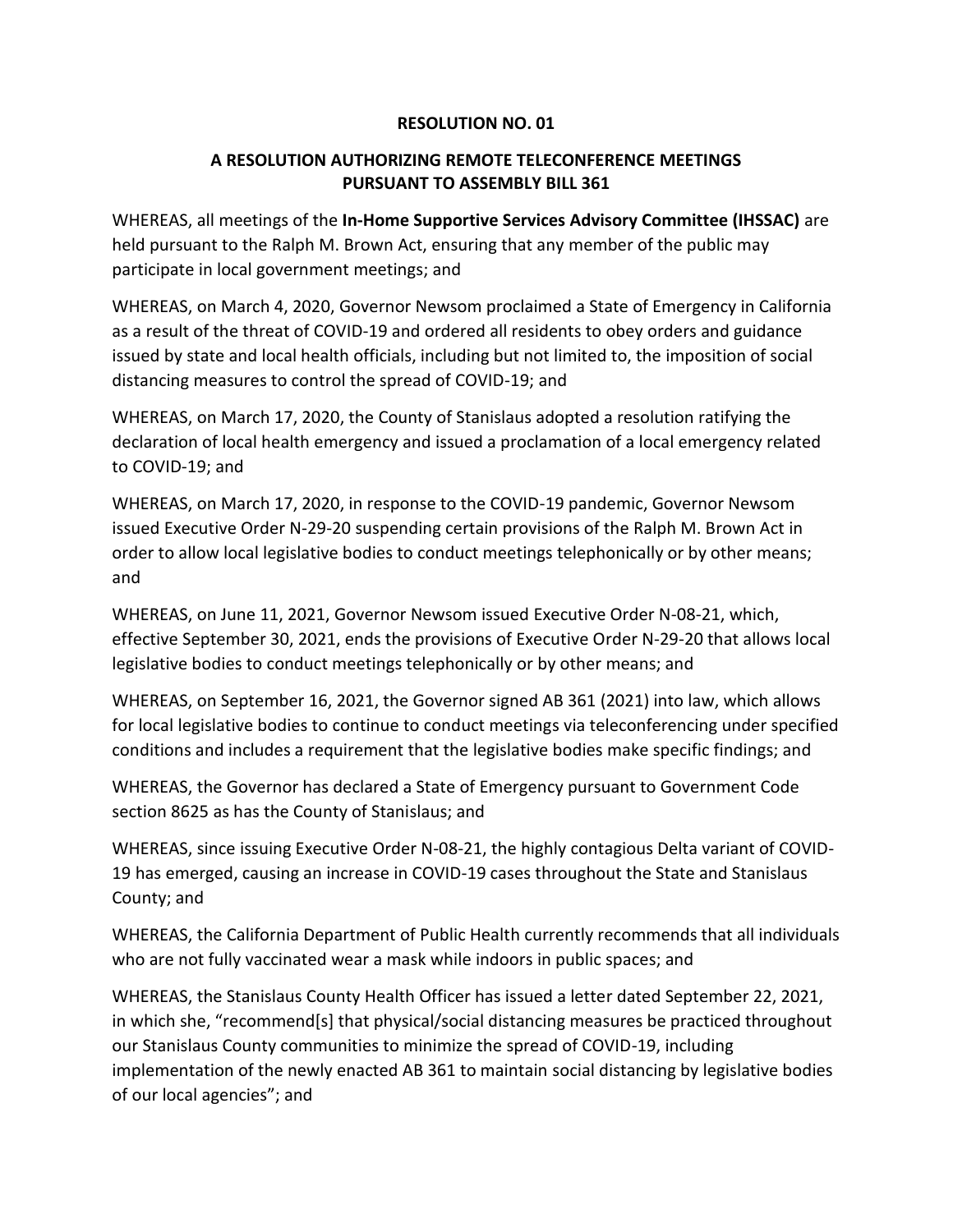WHEREAS, the CDC continues to recommend physical distancing of at least 6 feet from others outside of the household; and

WHEREAS, California Code of Regulations Title 8, section 3205 "COVID-19 Prevention," subparagraph (c)(5) states: "Training and instruction. The employer shall provide effective training and instruction to employees that includes the following: . . . (D) The fact that particles containing the virus can travel more than six feet, especially indoors, so physical distancing, face coverings, increased ventilation indoors, and respiratory protection decrease the spread of COVID-19, but are most effective when used in combination"; and

WHEREAS, because state or local health officials have imposed or are recommending measures to promote social distancing, the **IHSSAC** desires to continue holding meetings via teleconferencing; and

WHEREAS, the **IHSSAC** shall ensure that its meetings comply with the provisions required by AB 361 (2021) for holding teleconferenced meetings.

NOW, THEREFORE, the **IHSSAC** does resolve as follows:

1. The above recitals are true and correct, and incorporated into this Resolution.

2. In compliance with AB 361 (2021), and in order to continue to conduct teleconference meetings without complying with the requirements of Government Code section 54953(b)(3) of the Brown Act, the **IHSSAC** makes the following findings:

a) The **IHSSAC** has considered the circumstances of the state of emergency; and

b) The state of emergency, as declared by the Governor and County of Stanislaus, continues to exist; and

c) The state of emergency due to the presence of COVID-19 in the community continues to directly impact the ability of the members of the **IHSSAC** to meet safely in person; and

d) State and local officials continue to impose or recommend measures to promote social distancing.

3. The **IHSSAC** may continue to meet remotely in compliance with AB 361, in order to better ensure the health and safety of the public.

4. The **IHSSAC** will revisit the need to conduct meetings remotely no later than 30 days after teleconferencing for the first time, and every 30 days thereafter.

5. This resolution shall take effect immediately upon its adoption.

PASSED AND ADOPTED by the **In-Home Supportive Services Advisory Committee** of the County of Stanislaus, State of California, this  $10^{th}$  day of December 2021, by the following vote: